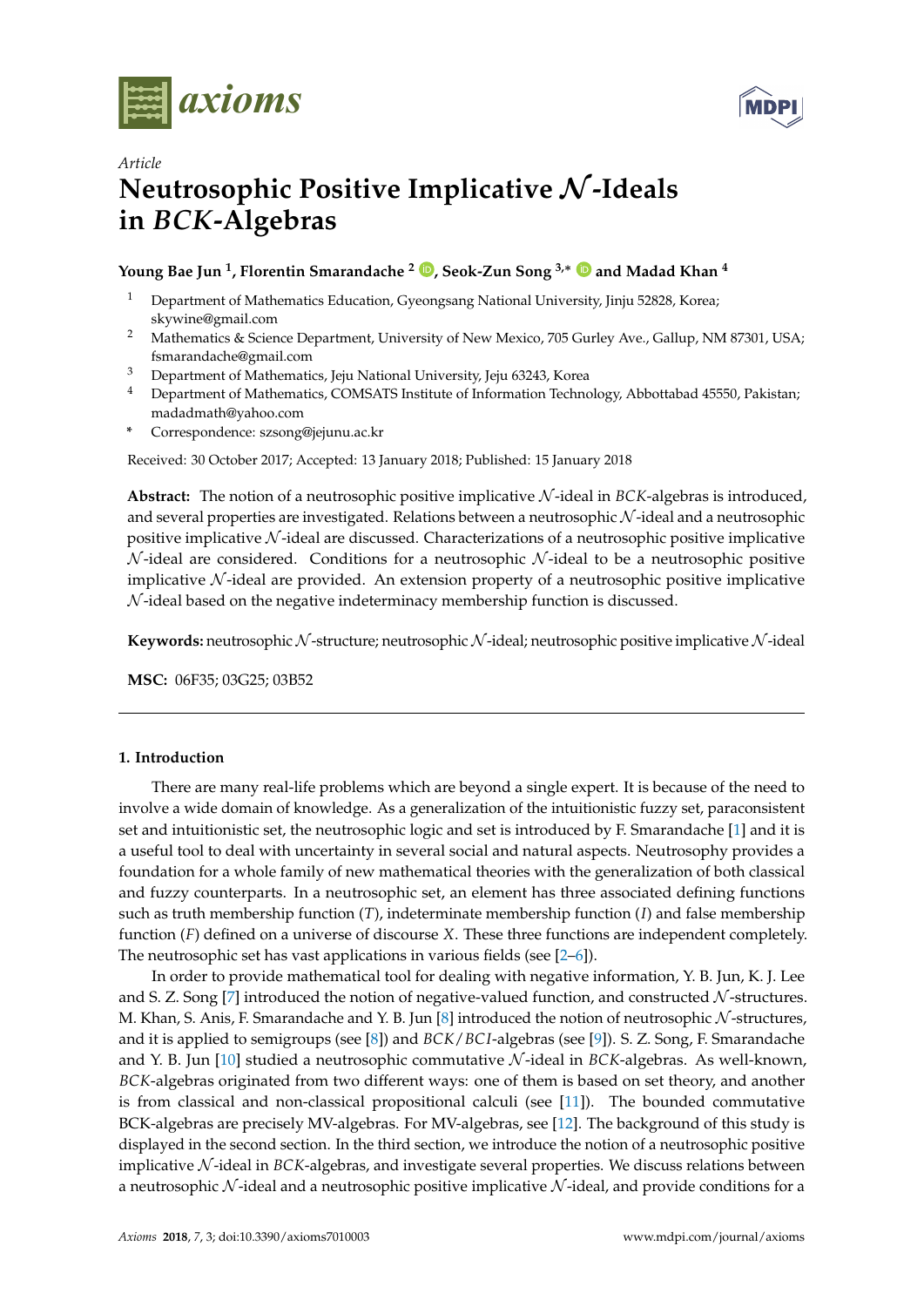neutrosophic  $N$ -ideal to be a neutrosophic positive implicative  $N$ -ideal. We consider characterizations of a neutrosophic positive implicative  $N$ -ideal. We establish an extension property of a neutrosophic positive implicative  $\mathcal N$ -ideal based on the negative indeterminacy membership function. Conclusions are provided in the final section.

## **2. Preliminaries**

By a *BCI-algebra* we mean a set *X* with a binary operation "∗" and a special element "0" in which the following conditions are satisfied:

- (I)  $((x * y) * (x * z)) * (z * y) = 0,$
- (II)  $(x * (x * y)) * y = 0,$
- (III)  $x * x = 0$ ,
- (IV)  $x * y = y * x = 0 \Rightarrow x = y$

for all  $x, y, z \in X$ . By a *BCK*-algebra, we mean a *BCI*-algebra *X* satisfying the condition

$$
(\forall x \in X)(0 * x = 0).
$$

A partial ordering  $\preceq$  on *X* is defined by

$$
(\forall x, y \in X) (x \preceq y \implies x * y = 0).
$$

Every *BCK*/*BC I*-algebra *X* verifies the following properties.

<span id="page-1-1"></span>
$$
(\forall x \in X) (x * 0 = x), \tag{1}
$$

<span id="page-1-0"></span>
$$
(\forall x, y, z \in X) ((x * y) * z = (x * z) * y).
$$
 (2)

Let *I* be a subset of a *BCK*/*BC I*-algebra. Then *I* is called an *ideal* of *X* if it satisfies the following conditions.

$$
0 \in I,\tag{3}
$$

$$
(\forall x, y \in X) (x * y \in I, y \in I \Rightarrow x \in I).
$$
\n(4)

Let *I* be a subset of a *BCK*-algebra. Then *I* is called a *positive implicative ideal* of *X* if the Condition [\(3\)](#page-1-0) holds and the following assertion is valid.

$$
(\forall x, y, z \in X) ((x * y) * z \in I, y * z \in I \Rightarrow x * z \in I).
$$
\n
$$
(5)
$$

Any positive implicative ideal is an ideal, but the converse is not true (see [\[13\]](#page-12-9)).

<span id="page-1-2"></span>**Lemma 1** ([\[13\]](#page-12-9))**.** *A subset I of a BCK-algebra X is a positive implicative ideal of X if and only if I is an ideal of X which satisfies the following condition.*

$$
(\forall x, y \in X) ((x * y) * y \in I \Rightarrow x * y \in I).
$$
 (6)

We refer the reader to the books [\[13,](#page-12-9)[14\]](#page-12-10) for further information regarding BCK/BCI-algebras. For any family  $\{a_i \mid i \in \Lambda\}$  of real numbers, we define

$$
\bigvee \{a_i \mid i \in \Lambda\} := \sup \{a_i \mid i \in \Lambda\}
$$

and

$$
\bigwedge \{a_i \mid i \in \Lambda\} := \inf \{a_i \mid i \in \Lambda\}.
$$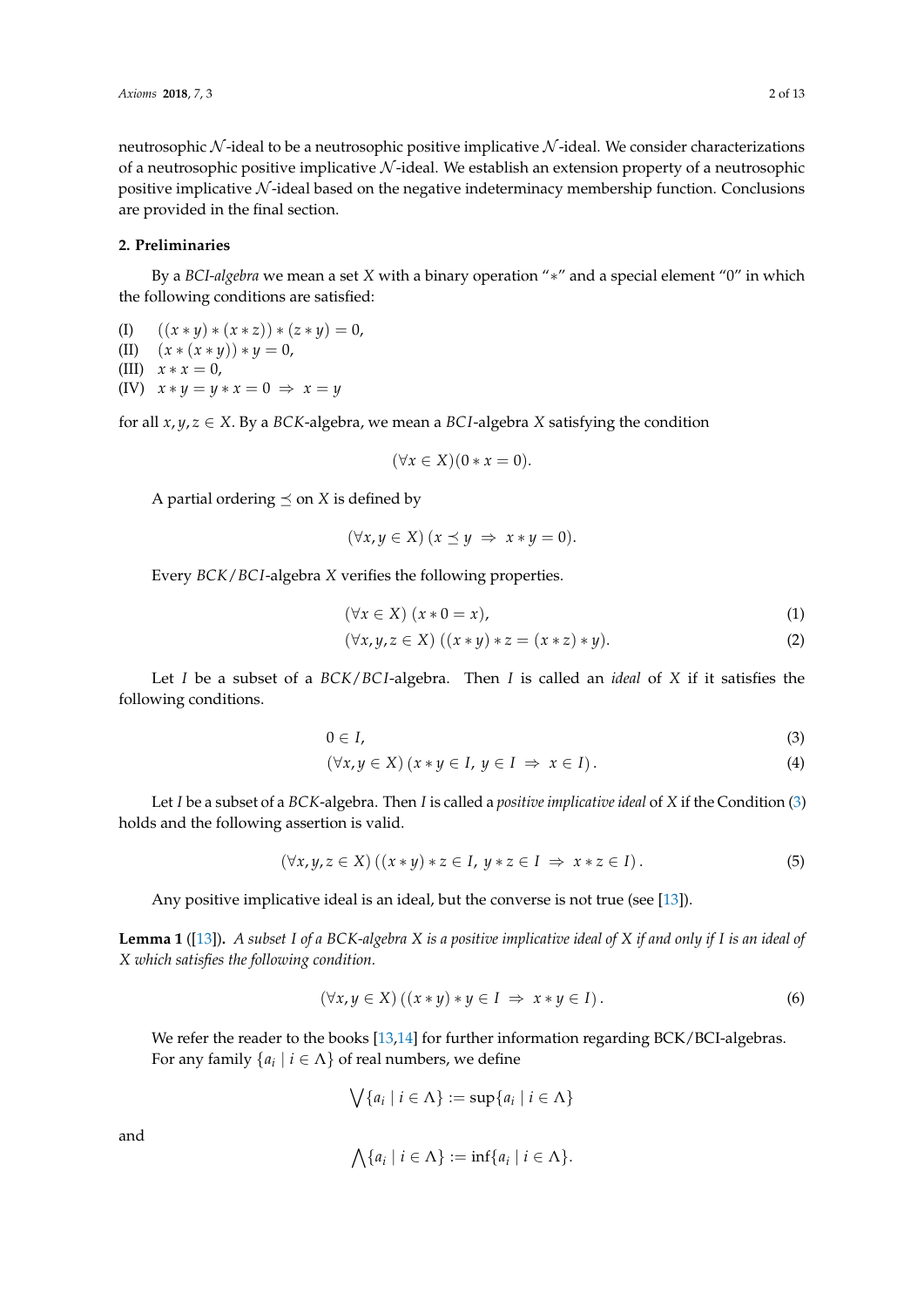We denote the collection of functions from a set *X* to  $[-1,0]$  by  $\mathcal{F}(X, [-1,0])$ . An element of F(*X*, [−1, 0]) is called a *negative-valued function* from *X* to [−1, 0] (briefly, N *-function* on *X*). An ordered pair  $(X, f)$  of *X* and an *N*-function *f* on *X* is called an *N*-structure (see [\[7\]](#page-12-3)).

A *neutrosophic* N *-structure* over a nonempty universe of discourse *X* (see [\[8\]](#page-12-4)) is defined to be the structure

<span id="page-2-0"></span>
$$
X_{\mathbf{N}} := \left\{ \frac{x}{(T_N(x), I_N(x), F_N(x))} \mid x \in X \right\}
$$
 (7)

where  $T_N$ ,  $I_N$  and  $F_N$  are N-functions on X which are called the *negative truth membership function*, the *negative indeterminacy membership function* and the *negative falsity membership function*, respectively, on *X*.

For the sake of simplicity, we will use the notation  $X_N$  or  $X_N := \frac{X}{(T_N, I_N, F_N)}$  instead of the neutrosophic  $N$ -structure in  $(7)$ .

Recall that every neutrosophic  $N$ -structure  $X_N$  over  $X$  satisfies the following condition:

<span id="page-2-4"></span>
$$
(\forall x \in X) (-3 \le T_N(x) + I_N(x) + F_N(x) \le 0).
$$

## **3. Neutrosophic Positive Implicative** N **-ideals**

In what follows, let *X* denote a *BCK*-algebra unless otherwise specified.

**Definition 1** ([\[9\]](#page-12-5)). Let  $X_N$  be a neutrosophic N-structure over X. Then  $X_N$  is called a neutrosophic N-ideal *of X if the following condition holds.*

$$
(\forall x, y \in X) \left( \begin{array}{c} T_N(0) \le T_N(x) \le \sqrt{T_N(x \ast y)}, T_N(y) \\ I_N(0) \ge I_N(x) \ge \sqrt{T_N(x \ast y)}, I_N(y) \\ F_N(0) \le F_N(x) \le \sqrt{T_N(x \ast y)}, F_N(y) \end{array} \right). \tag{8}
$$

**Definition 2.** A neutrosophic N-structure  $X_N$  over  $X$  is called a neutrosophic positive implicative N-ideal of *X if the following assertions are valid.*

$$
(\forall x \in X) (T_N(0) \le T_N(x), I_N(0) \ge I_N(x), F_N(0) \le F_N(x)), \tag{9}
$$

$$
(\forall x, y, z \in X) \left( \begin{array}{c} T_N(x * z) \leq \sqrt{T_N((x * y) * z)}, T_N(y * z) \\ I_N(x * z) \geq \sqrt{T_N((x * y) * z)}, I_N(y * z) \\ F_N(x * z) \leq \sqrt{T_N((x * y) * z)}, F_N(y * z) \end{array} \right). \tag{10}
$$

<span id="page-2-1"></span>**Example [1.](#page-2-1)** Let  $X = \{0, 1, 2, 3, 4\}$  *be a BCK-algebra with the Cayley table in Table 1.* 

| $\ast$        | $\Omega$     | $\blacksquare$ | $\overline{\mathbf{2}}$ | $\overline{\mathbf{3}}$ |   |
|---------------|--------------|----------------|-------------------------|-------------------------|---|
| $\Omega$      | <sup>0</sup> | $\Omega$       | $\Omega$                | $\Omega$                |   |
| $\mathbf{1}$  |              |                |                         |                         |   |
| $\mathcal{P}$ |              | 2              |                         | 2                       |   |
| 3             | ς            | 3              | 3                       |                         | ٦ |
|               |              |                |                         |                         |   |

<span id="page-2-3"></span><span id="page-2-2"></span>**Table 1.** Cayley table for the binary operation "∗".

*Let*

$$
X_{\mathbf{N}} = \left\{ \frac{0}{(-0.9, -0.2, -0.7)}, \frac{1}{(-0.7, -0.6, -0.7)}, \frac{2}{(-0.5, -0.7, -0.6)}, \frac{3}{(-0.1, -0.4, -0.4)}, \frac{4}{(-0.3, -0.8, -0.2)} \right\}
$$

*be a neutrosophic*  $N$ -structure over X. Then  $X_N$  is a neutrosophic positive implicative  $N$ -ideal of X.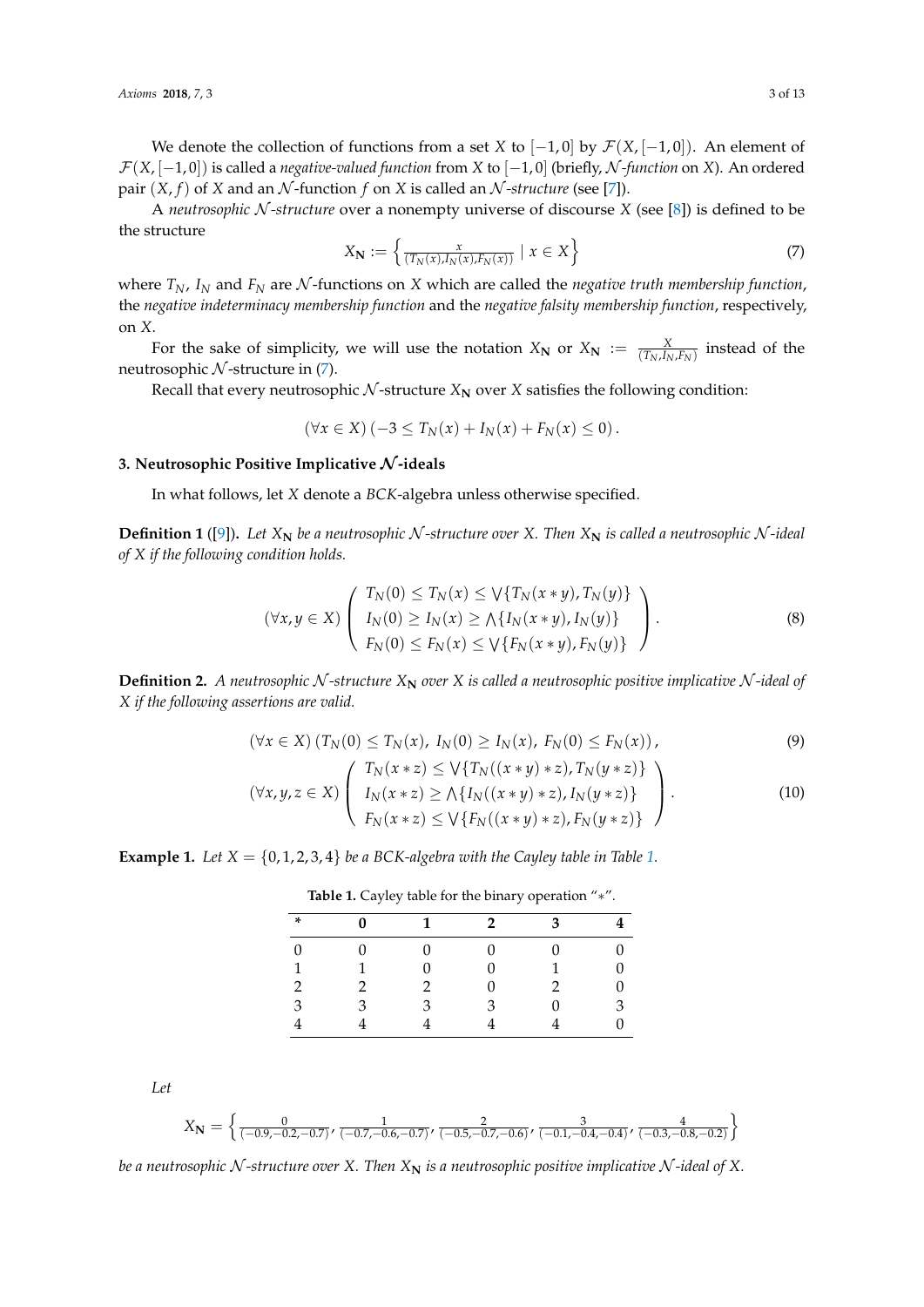If we take  $z = 0$  in [\(10\)](#page-2-2) and use [\(1\)](#page-1-1), then we have the following theorem.

<span id="page-3-0"></span>**Theorem 1.** *Every neutrosophic positive implicative* N *-ideal is a neutrosophic* N *-ideal.*

The following example shows that the converse of Theorem [1](#page-3-0) does not holds.

<span id="page-3-1"></span>**Example [2.](#page-3-1)** Let  $X = \{0, a, b, c\}$  be a BCK-algebra with the Cayley table in Table 2.

**Table 2.** Cayley table for the binary operation "∗".

| ∗                | 0 | a | n | r |
|------------------|---|---|---|---|
| $\theta$         |   |   |   |   |
| $\mathfrak a$    | а |   |   |   |
| $\boldsymbol{b}$ |   | а |   |   |
| C                | r |   |   |   |

*Let*

$$
X_{\mathbf{N}} = \left\{ \frac{0}{(t_0, i_2, f_0)}, \frac{a}{(t_1, i_1, f_2)}, \frac{b}{(t_1, i_1, f_2)}, \frac{c}{(t_2, i_0, f_1)} \right\}
$$

be a a neutrosophic N-structure over X where  $t_0 < t_1 < t_2$ ,  $i_0 < i_1 < i_2$  and  $f_0 < f_1 < f_2$  in  $[-1,0]$ . Then *X***<sup>N</sup>** *is a neutrosophic* N *-ideal of X. But it is not a neutrosophic positive implicative* N *-ideal of X since*

$$
T_N(b * a) = T_N(a) = t_1 \nleq t_0 = \bigvee \{ T_N((b * a) * a), T_N(a * a) \},
$$
  
\n
$$
I_N(b * a) = I_N(a) = i_1 \nleq i_2 = \bigwedge \{ I_N((b * a) * a), I_N(a * a) \},
$$

*or*

$$
F_N(b * a) = F_N(a) = f_2 \nleq f_0 = \bigvee \{ F_N((b * a) * a), F_N(a * a) \}.
$$

Given a neutrosophic N-structure  $X_N$  over  $X$  and  $\alpha, \beta, \gamma \in [-1, 0]$  with  $-3 \leq \alpha + \beta + \gamma \leq 0$ , we define the following sets.

$$
T_N^{\alpha} := \{ x \in X \mid T_N(x) \le \alpha \},
$$
  
\n
$$
I_N^{\beta} := \{ x \in X \mid I_N(x) \ge \beta \},
$$
  
\n
$$
F_N^{\gamma} := \{ x \in X \mid F_N(x) \le \gamma \}.
$$

Then we say that the set

$$
X_{\mathbf{N}}(\alpha,\beta,\gamma) := \{x \in X \mid T_{N}(x) \leq \alpha, I_{N}(x) \geq \beta, F_{N}(x) \leq \gamma\}
$$

is the  $(α, β, γ)$ *-level set* of  $X_N$  (see [\[9\]](#page-12-5)). Obviously, we have

$$
X_{\mathbf{N}}(\alpha,\beta,\gamma)=T_{N}^{\alpha}\cap I_{N}^{\beta}\cap F_{N}^{\gamma}.
$$

<span id="page-3-2"></span>**Theorem 2.** *If*  $X_N$  *is a neutrosophic positive implicative*  $N$ -ideal of  $X$ *, then*  $T_N^{\alpha}$ ,  $I_N^{\beta}$  $N \overline{N}$  and  $F_N^{\gamma}$  are positive *implicative ideals of X for all α*, *β*, *γ* ∈ [−1, 0] *with* −3 ≤ *α* + *β* + *γ* ≤ 0 *whenever they are nonempty.*

**Proof.** Assume that  $T_N^{\alpha}$ ,  $I_N^{\beta}$  $\frac{\beta}{N}$  and  $F_N^{\gamma}$  are nonempty for all *α*,  $\beta$ ,  $\gamma \in [-1, 0]$  with  $-3 \leq \alpha + \beta + \gamma \leq 0$ . Then  $x \in T_N^{\alpha}$ ,  $y \in I_N^{\beta}$  $\frac{\beta}{N}$  and  $z \in F_N^{\gamma}$  for some  $x, y, z \in X$ . Thus  $T_N(0) \leq T_N(x) \leq \alpha$ ,  $I_N(0) \geq$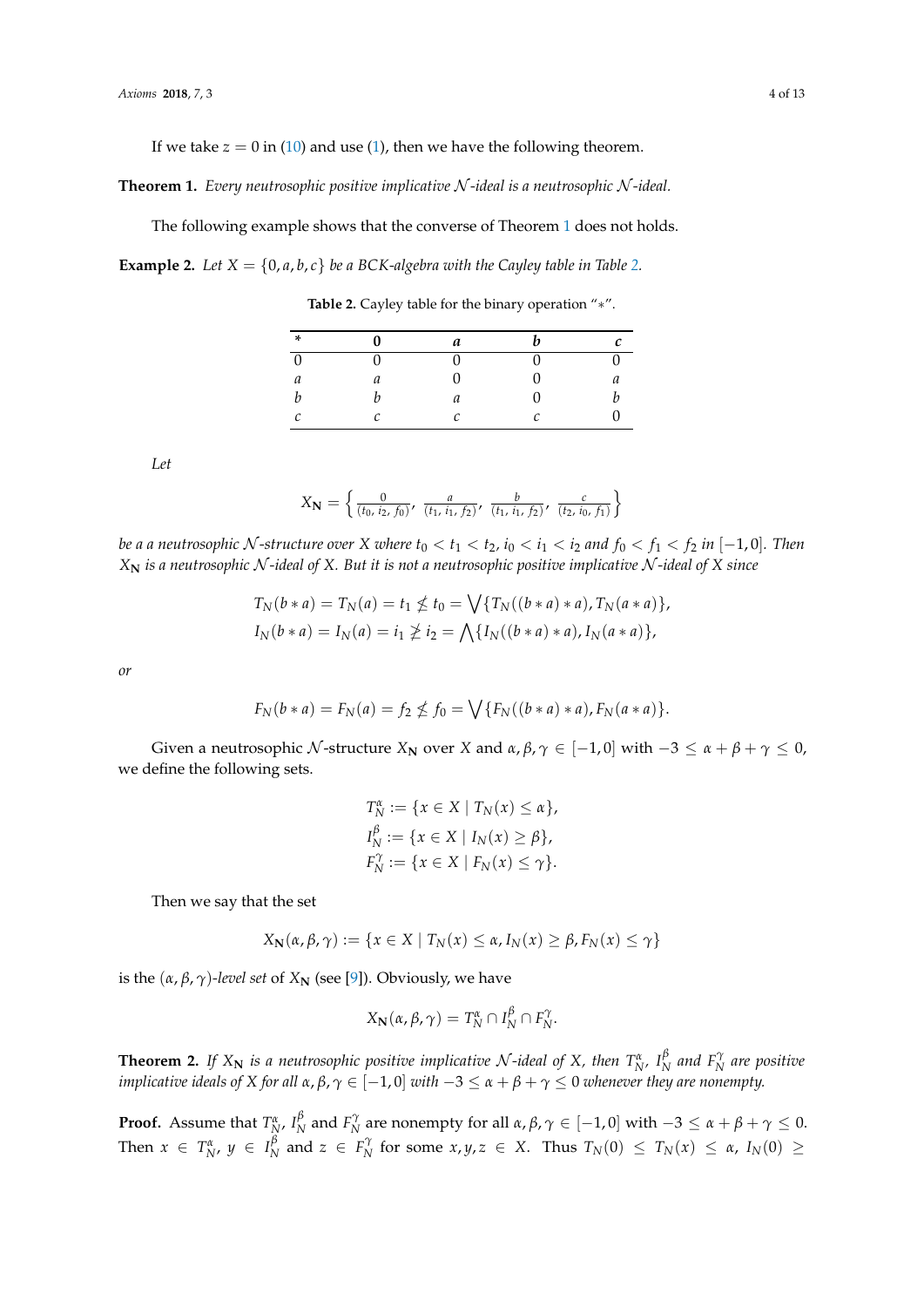$I_N(y) \ge \beta$ , and  $F_N(0) \le F_N(z) \le \gamma$ , that is,  $0 \in T_N^{\alpha} \cap I_N^{\beta} \cap F_N^{\gamma}$ . Let  $(x * y) * z \in T_N^{\alpha}$  and  $y * z \in T_N^{\alpha}$ . Then  $T_N((x * y) * z) \leq \alpha$  and  $T_N(y * z) \leq \alpha$ , which imply that

$$
T_N(x * z) \leq \bigvee \{T_N((x * y) * z), T_N(y * z)\} \leq \alpha,
$$

that is,  $x * z \in T_N^{\alpha}$ . If  $(a * b) * c \in I_N^{\beta}$  $\frac{\beta}{N}$  and  $b * c \in I_{N}^{\beta}$  $N$ , then  $I_N((a * b) * c) \geq \beta$  and  $I_N(b * c) \geq \beta$ . Thus

$$
I_N(a*c) \ge \bigwedge \{I_N((a*b)*c), I_N(b*c)\} \ge \beta,
$$

and so  $a * c \in I_{\Lambda}^{\beta}$ *f*<sub>*N*</sub>. Finally, suppose that  $(u * v) * w \in F_N^{\gamma}$  and  $v * w \in F_N^{\gamma}$ . Then  $F_N((u * v) * w) \leq \gamma$  and  $F_N(v*w) \leq \gamma$ . Thus

$$
F_N(u*w) \leq \bigvee \{F_N((u*v)*w), F_N(v*w)\} \leq \gamma,
$$

that is,  $u * w \in F_N^{\gamma}$ . Therefore  $T_N^{\alpha}$ ,  $I_N^{\beta}$  $\frac{\beta}{N}$  and  $F_N^{\gamma}$  are positive implicative ideals of *X*.

**Corollary 1.** Let  $X_N$  be a neutrosophic N-structure over  $X$  and let  $\alpha, \beta, \gamma \in [-1, 0]$  be such that  $-3 \leq$  $\alpha + \beta + \gamma \leq 0$ . If  $X_N$  *is a neutrosophic positive implicative*  $N$ -ideal of  $X$ , then the nonempty  $(\alpha, \beta, \gamma)$ -level set *of*  $X_N$  *is a positive implicative ideal of*  $X$ *.* 

#### **Proof.** Straightforward. □

The following example illustrates Theorem [2.](#page-3-2)

<span id="page-4-0"></span>**Example [3.](#page-4-0)** *Let*  $X = \{0, 1, 2, 3, 4\}$  *be a BCK-algebra with the Cayley table in Table 3.* 

| $\ast$        | 0 | $\mathbf 1$ | $\mathcal{D}$ | 3 |  |
|---------------|---|-------------|---------------|---|--|
|               |   |             |               |   |  |
| 1             |   |             |               |   |  |
| $\mathcal{D}$ | 2 | 2           |               |   |  |
| 3             | з | З           | 3             |   |  |
|               |   |             |               |   |  |

**Table 3.** Cayley table for the binary operation "∗".

*Let*

$$
X_{\mathbf{N}} = \left\{ \frac{0}{(-0.8, -0.3, -0.7)}, \frac{1}{(-0.7, -0.6, -0.4)}, \frac{2}{(-0.4, -0.4, -0.5)}, \frac{3}{(-0.3, -0.5, -0.6)}, \frac{4}{(-0.2, -0.9, -0.1)} \right\}
$$

*be a neutrosophic N*-structure over X. Routine calculations show that  $X_N$  is a neutrosophic positive implicative N *-ideal of X. Then*

$$
T_N^{\alpha} = \begin{cases} \varnothing & \text{if } \alpha \in [-1, -0.8), \\ \{0\} & \text{if } \alpha \in [-0.8, -0.7), \\ \{0, 1\} & \text{if } \alpha \in [-0.7, -0.4), \\ \{0, 1, 2\} & \text{if } \alpha \in [-0.4, -0.3), \\ \{0, 1, 2, 3\} & \text{if } \alpha \in [-0.3, -0.2), \\ X & \text{if } \alpha \in [-0.2, 0], \end{cases}
$$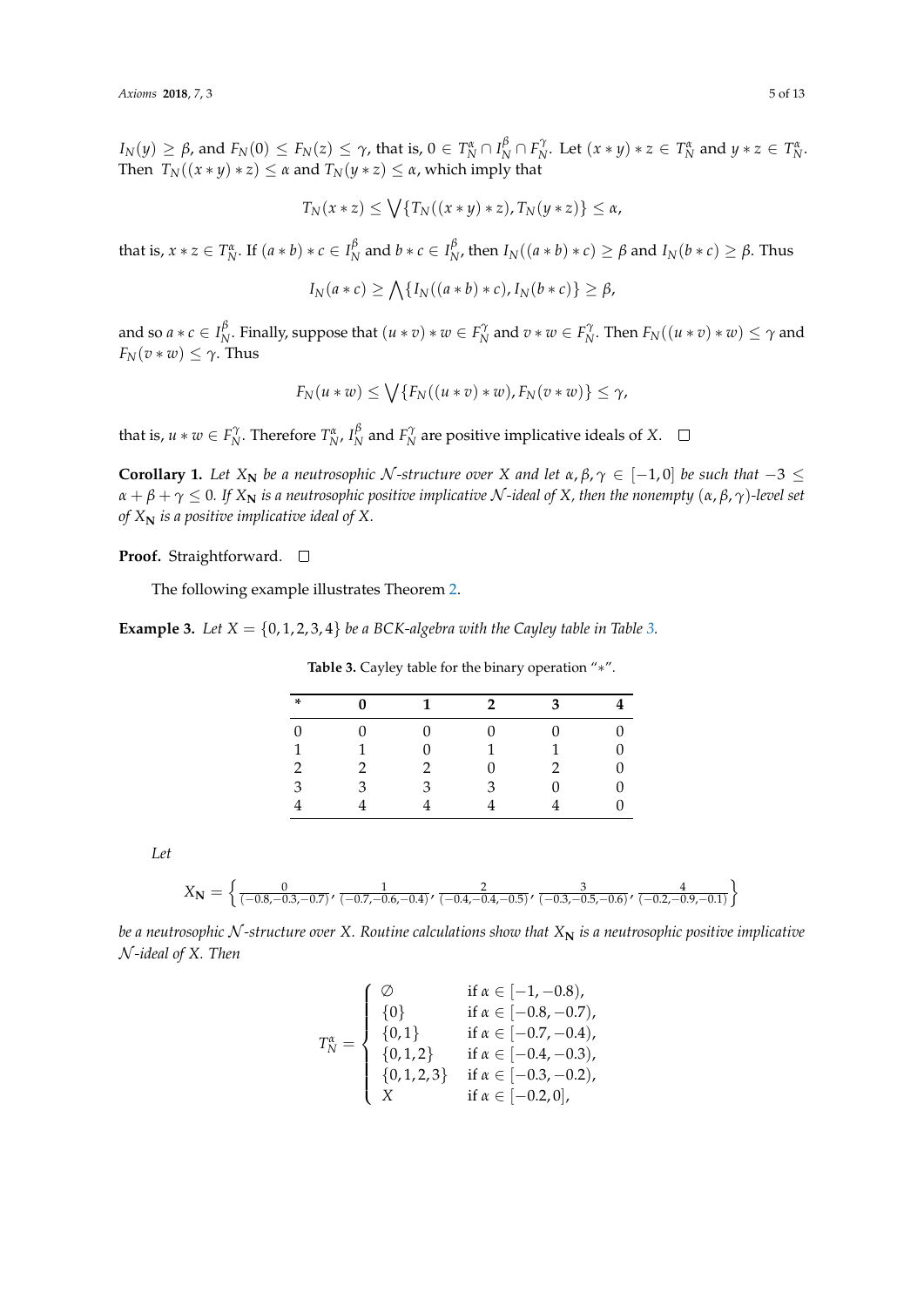$$
I_{N}^{\beta} = \left\{ \begin{array}{ll} \varnothing & \text{if } \beta \in (-0.3, 0], \\ \{0\} & \text{if } \beta \in (-0.4, -0.3], \\ \{0, 2\} & \text{if } \beta \in (-0.5, -0.4], \\ \{0, 2, 3\} & \text{if } \beta \in (-0.6, -0.5], \\ \{0, 1, 2, 3\} & \text{if } \beta \in (-0.9, -0.6], \\ X & \text{if } \beta \in [-1, -0.9], \end{array} \right.
$$

*and*

$$
F_N^{\gamma} = \left\{ \begin{array}{ll} \varnothing & \text{if } \gamma \in [-1, -0.7), \\ \{0\} & \text{if } \gamma \in [-0.7, -0.6), \\ \{0, 3\} & \text{if } \gamma \in [-0.6, -0.5), \\ \{0, 2, 3\} & \text{if } \gamma \in [-0.5, -0.4), \\ \{0, 1, 2, 3\} & \text{if } \gamma \in [-0.4, -0.1), \\ X & \text{if } \gamma \in [-0.1, 0], \end{array} \right.
$$

*which are positive implicative ideals of X.*

<span id="page-5-1"></span>**Lemma 2** ([\[9\]](#page-12-5)). *Every neutrosophic*  $N$ -ideal  $X_N$  of  $X$  satisfies the following assertions:

$$
(x, y \in X) (x \preceq y \Rightarrow T_N(x) \le T_N(y), I_N(x) \ge I_N(y), F_N(x) \le F_N(y)).
$$
\n(11)

We discuss conditions for a neutrosophic  $N$ -ideal to be a neutrosophic positive implicative  $N$ -ideal.

<span id="page-5-2"></span>**Theorem 3.** Let  $X_N$  be a neutrosophic  $N$ -ideal of  $X$ . Then  $X_N$  is a neutrosophic positive implicative  $N$ -ideal *of X if and only if the following assertion is valid.*

<span id="page-5-0"></span>
$$
(\forall x, y \in X) \left( \begin{array}{c} T_N(x * y) \le T_N((x * y) * y), \\ I_N(x * y) \ge I_N((x * y) * y), \\ F_N(x * y) \le F_N((x * y) * y) \end{array} \right). \tag{12}
$$

**Proof.** Assume that  $X_N$  is a neutrosophic positive implicative  $N$ -ideal of  $X$ . If  $z$  is replaced by  $y$ in  $(10)$ , then

$$
T_N(x * y) \le \bigvee \{ T_N((x * y) * y), T_N(y * y) \}
$$
  
=  $\bigvee \{ T_N((x * y) * y), T_N(0) \} = T_N((x * y) * y),$ 

$$
I_N(x * y) \ge \bigwedge \{I_N((x * y) * y), I_N(y * y)\}
$$
  
=  $\bigwedge \{I_N((x * y) * y), I_N(0)\} = I_N((x * y) * y),$ 

and

$$
F_N(x * y) \le \bigvee \{ F_N((x * y) * y), F_N(y * y) \}
$$
  
=  $\bigvee \{ F_N((x * y) * y), F_N(0) \} = F_N((x * y) * y)$ 

by  $(III)$  and  $(9)$ .

Conversely, let  $X_N$  be a neutrosophic  $N$ -ideal of  $X$  satisfying [\(12\)](#page-5-0). Since

$$
((x * z) * z) * (y * z) \preceq (x * z) * y = (x * y) * z
$$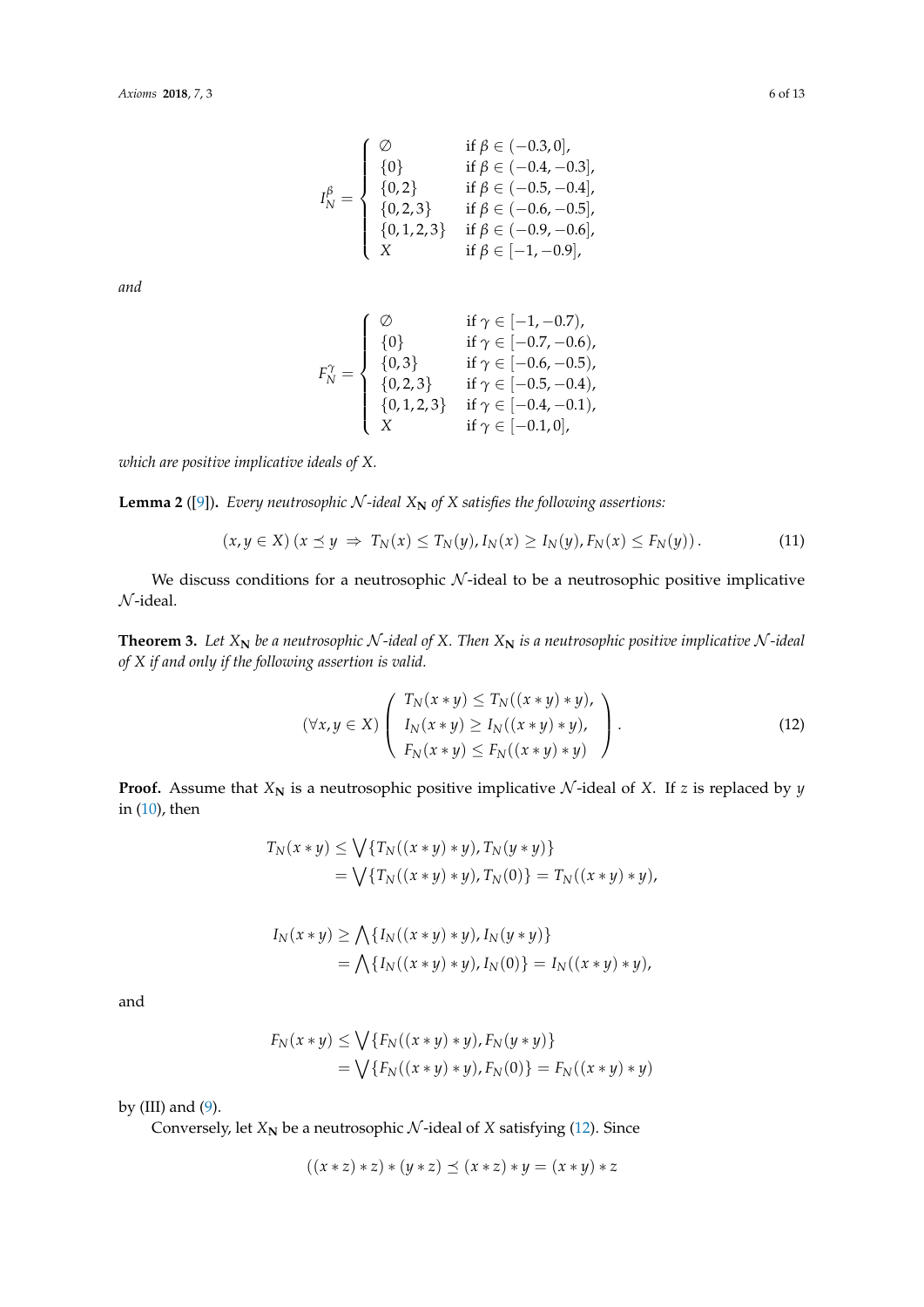for all  $x, y, z \in X$ , we have

$$
(\forall x, y, z \in X) \left( \begin{array}{c} T_N(((x * z) * z) * (y * z)) \le T_N((x * y) * z), \\ I_N(((x * z) * z) * (y * z)) \ge I_N((x * y) * z), \\ F_N(((x * z) * z) * (y * z)) \le F_N((x * y) * z) \end{array} \right).
$$

by Lemma [2.](#page-5-1) It follows from [\(8\)](#page-2-4) and [\(12\)](#page-5-0) that

$$
T_N(x * z) \le T_N((x * z) * z)
$$
  
\n
$$
\le \bigvee \{ T_N(((x * z) * z) * (y * z)), T_N(y * z) \}
$$
  
\n
$$
\le \bigvee \{ T_N((x * y) * z), T_N(y * z) \},
$$

$$
I_N(x * z) \ge I_N((x * z) * z)
$$
  
\n
$$
\ge \bigwedge \{I_N(((x * z) * z) * (y * z)), I_N(y * z)\}
$$
  
\n
$$
\ge \bigwedge \{I_N((x * y) * z), I_N(y * z)\},
$$

and

<span id="page-6-0"></span>
$$
F_N(x * z) \le F_N((x * z) * z)
$$
  
\n
$$
\le \bigvee \{ F_N(((x * z) * z) * (y * z)), F_N(y * z) \}
$$
  
\n
$$
\le \bigvee \{ F_N((x * y) * z), F_N(y * z) \}.
$$

Therefore  $X_N$  is a neutrosophic positive implicative  $N$ -ideal of  $X$ .  $\Box$ 

<span id="page-6-1"></span>**Lemma 3** ([\[9\]](#page-12-5)). For any neutrosophic  $N$ -ideal  $X_N$  of  $X$ , we have

$$
(\forall x, y, z \in X) \left( x \ast y \preceq z \Rightarrow \begin{cases} T_N(x) \leq \sqrt{T_N(y)}, T_N(z) \\ I_N(x) \geq \sqrt{T_N(y)}, I_N(z) \\ F_N(x) \leq \sqrt{T_N(y)}, F_N(z) \end{cases} \right). \tag{13}
$$

<span id="page-6-3"></span>**Lemma 4.** If a neutrosophic N-structure  $X_N$  over X satisfies the condition [\(13\)](#page-6-0), then  $X_N$  is a neutrosophic N *-ideal of X.*

**Proof.** Since  $0 * x \leq x$  for all  $x \in X$ , we have  $T_N(0) \leq T_N(x)$ ,  $I_N(0) \geq I_N(x)$  and  $F_N(0) \leq F_N(x)$ for all  $x \in X$  by [\(13\)](#page-6-0). Note that  $x * (x * y) \preceq y$  for all  $x, y \in X$ . It follows from (13) that  $T_N(x) \leq \sqrt{2\sqrt{2}} \{T_N(x*y),T_N(y)\}$ ,  $I_N(x) \geq \sqrt{2\sqrt{2}} \{I_N(x*y),I_N(y)\}$ , and  $F_N(x) \leq \sqrt{2\sqrt{2}} \{F_N(x*y),F_N(y)\}$ for all *x*, *y*  $\in$  *X*. Therefore *X*<sub>N</sub> is a neutrosophic *N*-ideal of *X*.  $\square$ 

<span id="page-6-4"></span>**Theorem 4.** For any neutrosophic N-structure  $X_N$  over X, the following assertions are equivalent.

- (1)  $X_N$  *is a neutrosophic positive implicative*  $N$ -ideal of X.
- (2)  $X_N$  *satisfies the following condition.*

<span id="page-6-2"></span>
$$
((x * y) * y) * a \preceq b \Rightarrow \begin{cases} T_N(x * y) \le \sqrt{T_N(a), T_N(b)}, \\ I_N(x * y) \ge \sqrt{T_N(a), I_N(b)}, \\ F_N(x * y) \le \sqrt{T_N(a), F_N(b)}, \end{cases}
$$
(14)

*for all*  $x, y, a, b \in X$ *.*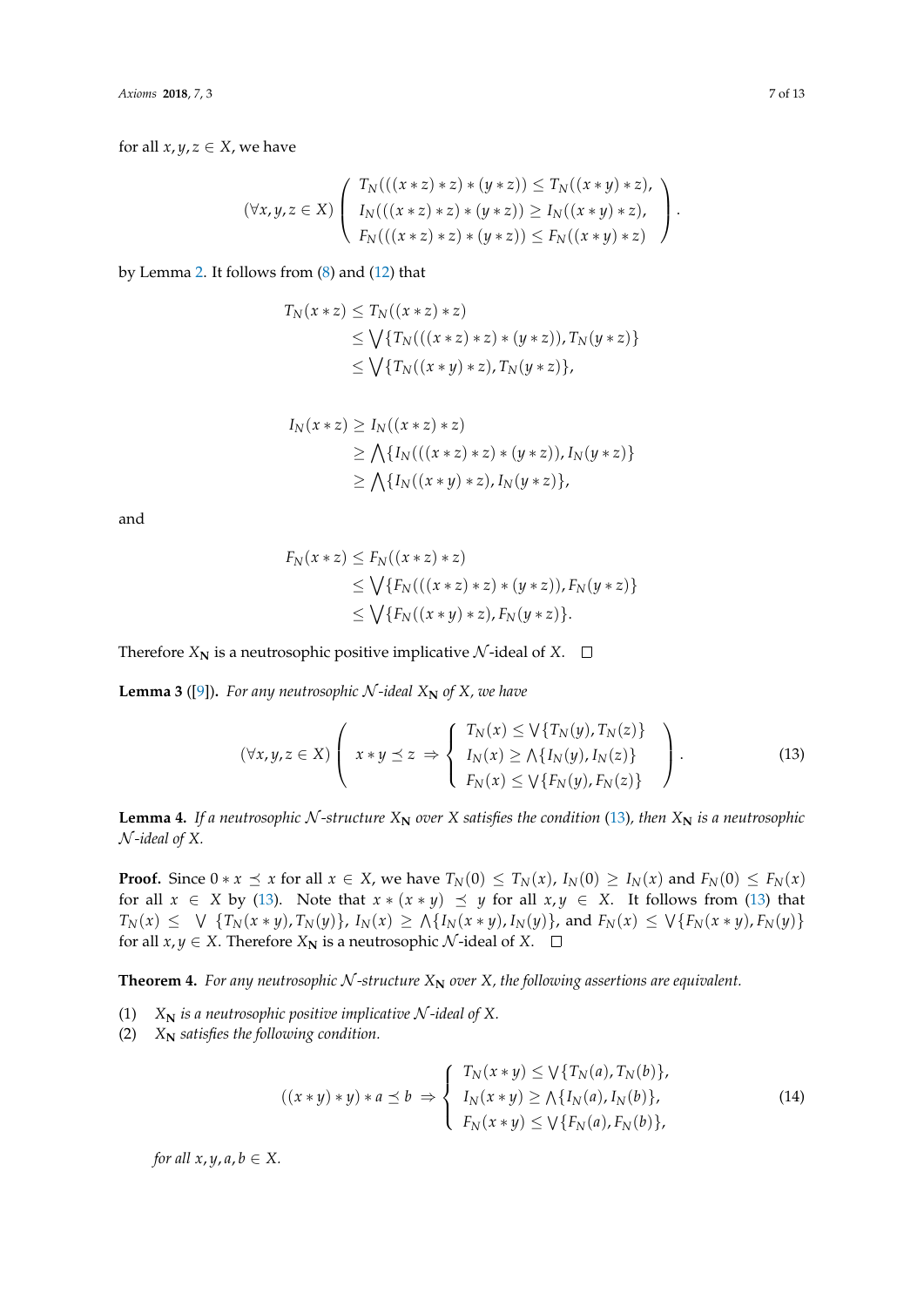**Proof.** Suppose that  $X_N$  is a neutrosophic positive implicative  $N$ -ideal of  $X$ . Then  $X_N$  is a neutrosophic N-ideal of *X* by Theorem [1.](#page-3-0) Let *x*, *y*, *a*, *b*  $\in$  *X* be such that  $((x * y) * y) * a \preceq b$ . Then

$$
T_N(x * y) \le T_N(((x * y) * y)) \le \bigvee \{T_N(a), T_N(b)\},
$$
  
\n
$$
I_N(x * y) \ge I_N(((x * y) * y)) \ge \bigwedge \{I_N(a), I_N(b)\},
$$
  
\n
$$
F_N(x * y) \le F_N(((x * y) * y)) \le \bigvee \{F_N(a), F_N(b)\}
$$

by Theorem [3](#page-5-2) and Lemma [3.](#page-6-1)

Conversely, let  $X_N$  be a neutrosophic  $N$ -structure over  $X$  that satisfies [\(14\)](#page-6-2). Let  $x, a, b \in X$  be such that  $x * a \preceq b$ . Then  $((x * 0) * 0) * a \preceq b$ , and so

$$
T_N(x) = T_N(x * 0) \le \bigvee \{ T_N(a), T_N(b) \},
$$
  
\n
$$
I_N(x) = I_N(x * 0) \ge \bigwedge \{ I_N(a), I_N(b) \},
$$
  
\n
$$
F_N(x) = F_N(x * y) \le \bigvee \{ F_N(a), F_N(b) \}.
$$

Hence *X***N** is a neutrosophic *N*-ideal of *X* by Lemma [4.](#page-6-3) Since  $((x * y) * y) * ((x * y) * y) \preceq 0$ , it follows from [\(14\)](#page-6-2) and [\(9\)](#page-2-3) that

$$
T_N(x * y) \le \bigvee \{ T_N((x * y) * y), T_N(0) \} = T_N((x * y) * y),
$$
  
\n
$$
I_N(x * y) \ge \bigwedge \{ I_N((x * y) * y), I_N(0) \} = I_N((x * y) * y),
$$
  
\n
$$
F_N(x * y) \le \bigvee \{ F_N((x * y) * y), F_N(0) \} = F_N((x * y) * y),
$$

for all  $x, y \in X$ . Therefore  $X_N$  is a neutrosophic positive implicative  $N$ -ideal of  $X$  by Theorem [3.](#page-5-2)  $\Box$ 

<span id="page-7-0"></span>**Lemma 5** ([\[9\]](#page-12-5)). Let  $X_N$  be a neutrosophic  $N$ -structure over  $X$  and assume that  $T_N^{\alpha}$ ,  $I_N^{\beta}$  $N \overline{P_N}$  *and*  $F_N^{\gamma}$  *are ideals of*  $X$ *for all*  $\alpha, \beta, \gamma \in [-1, 0]$  *with*  $-3 \leq \alpha + \beta + \gamma \leq 0$ . Then  $X_N$  *is a neutrosophic* N-*ideal of* X.

<span id="page-7-1"></span>**Theorem 5.** Let  $X_N$  be a neutrosophic N-structure over X and assume that  $T_N^{\alpha}$ ,  $I_N^{\beta}$  $N \overline{P}_N^{\beta}$  are positive *implicative ideals of X for all*  $\alpha, \beta, \gamma \in [-1, 0]$  *with*  $-3 \leq \alpha + \beta + \gamma \leq 0$ . Then  $X_N$  *is a neutrosophic positive implicative* N *-ideal of X.*

**Proof.** If  $T_N^{\alpha}$ ,  $I_N^{\beta}$ *N*<sup> $\beta$ </sup> and *F*<sup> $\gamma$ </sup><sub>*N*</sub> are positive implicative ideals of *X*, then  $T_N^{\alpha}$ ,  $I_N^{\beta}$  $N \nvert N$  and  $F_N^{\gamma}$  are ideals of *X*. Thus  $X_N$  is a neutrosophic N-ideal of X by Lemma [5.](#page-7-0) Let  $x, y \in X$  and  $\alpha, \beta, \gamma \in [-1, 0]$  with  $-3 \le \alpha + \beta + \gamma \le 0$  such that  $T_N((x * y) * y) = \alpha$ ,  $I_N((x * y) * y) = \beta$  and  $F_N((x * y) * y) = \gamma$ . Then  $f(x * y) * y \in T_N^{\alpha} \cap I_N^{\beta} \cap F_N^{\gamma}$ . Since  $T_N^{\alpha} \cap I_N^{\beta} \cap F_N^{\gamma}$  is a positive implicative ideal of X, it follows from Lemma [1](#page-1-2) that  $x * y \in T_N^{\alpha} \cap I_N^{\beta} \cap F_N^{\gamma}$ . Hence

$$
T_N(x * y) \le \alpha = T_N((x * y) * y),
$$
  
\n
$$
I_N(x * y) \ge \beta = I_N((x * y) * y),
$$
  
\n
$$
F_N(x * y) \le \gamma = F_N((x * y) * y).
$$

Therefore  $X_N$  is a neutrosophic positive implicative  $N$ -ideal of  $X$  by Theorem [3.](#page-5-2)  $\Box$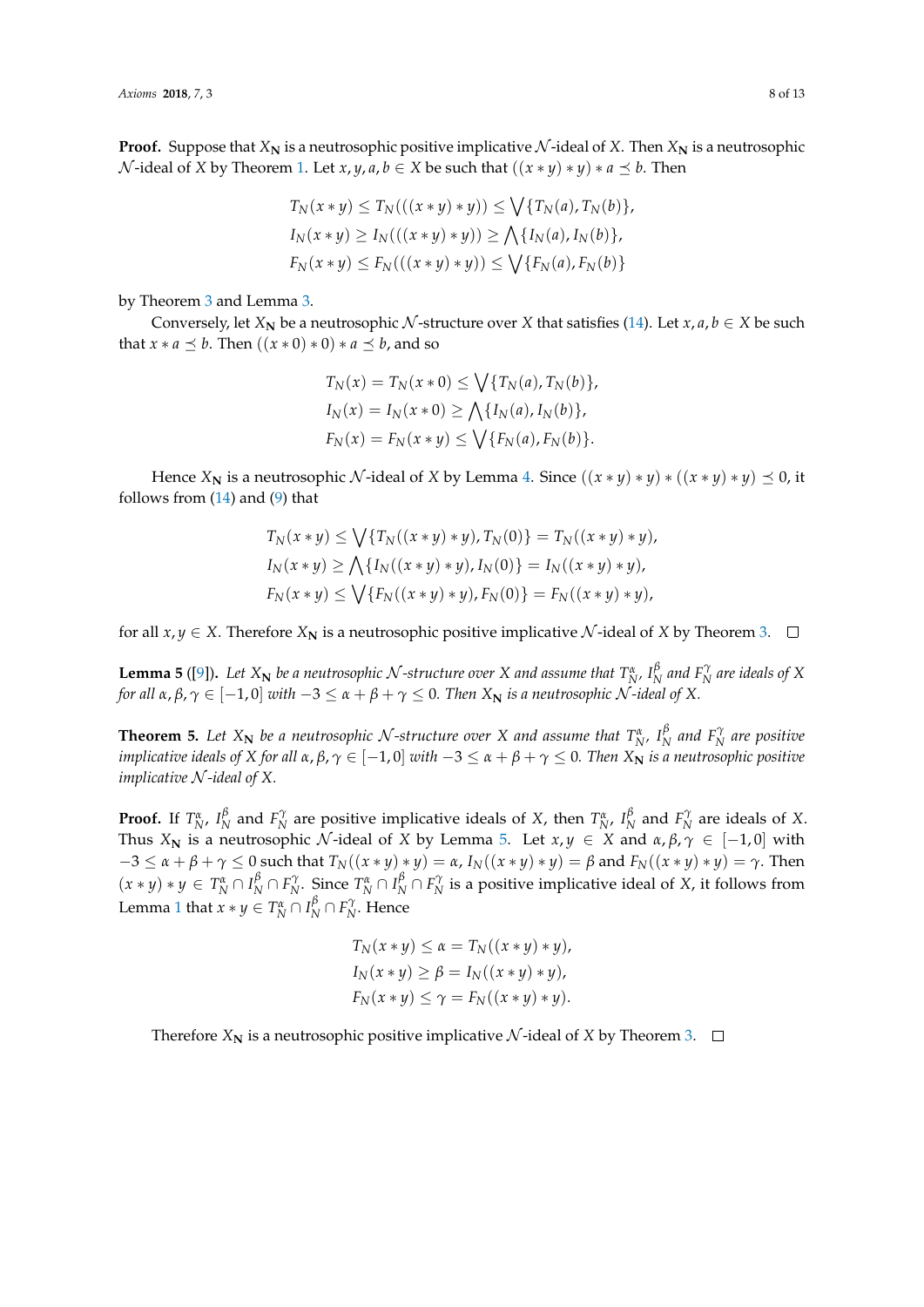<span id="page-8-1"></span>**Lemma 6** ([\[9\]](#page-12-5)). Let  $X_N$  be a neutrosophic N-ideal of X. Then  $X_N$  satisfies the condition [\(12\)](#page-5-0) if and only if it *satisfies the following condition.*

<span id="page-8-0"></span>
$$
(\forall x, y, z \in X) \left( \begin{array}{c} T_N((x * z) * (y * z)) \le T_N((x * y) * z), \\ I_N((x * z) * (y * z)) \ge I_N((x * y) * z), \\ F_N((x * z) * (y * z)) \le F_N((x * y) * z) \end{array} \right).
$$
\n(15)

<span id="page-8-2"></span>**Corollary 2.** Let  $X_N$  be a neutrosophic N-ideal of X. Then  $X_N$  is a neutrosophic positive implicative N-ideal *of X if and only if*  $X_N$  *satisfies* [\(15\)](#page-8-0).

**Proof.** It follows from Theorem [3](#page-5-2) and Lemma [6.](#page-8-1) □

**Theorem 6.** For any neutrosophic N-structure  $X_N$  over X, the following assertions are equivalent.

- (1)  $X_N$  *is a neutrosophic positive implicative*  $N$ -ideal of X.
- (2)  $X_N$  *satisfies the following condition.*

<span id="page-8-3"></span>
$$
((x * y) * z) * a \preceq b \Rightarrow \begin{cases} T_N((x * z) * (y * z)) \le \sqrt{T_N(a)}, T_N(b), \\ I_N((x * z) * (y * z)) \ge \sqrt{T_N(a)}, I_N(b), \\ F_N((x * z) * (y * z)) \le \sqrt{T_N(a)}, F_N(b), \end{cases}
$$
(16)

*for all x*,  $y$ ,  $z$ ,  $a$ ,  $b \in X$ .

**Proof.** Suppose that  $X_N$  is a neutrosophic positive implicative N-ideal of X. Then  $X_N$  is a neutrosophic *N*-ideal of *X* by Theorem [1.](#page-3-0) Let *x*, *y*, *z*, *a*, *b* ∈ *X* be such that  $((x * y) * z) * a ≤ b$ . Using Corollary [2](#page-8-2) and Lemma [3,](#page-6-1) we have

$$
T_N((x * z) * (y * z)) \le T_N(((x * y) * z)) \le \sqrt{\{T_N(a), T_N(b)\}},
$$
  
\n
$$
I_N((x * z) * (y * z)) \ge I_N(((x * y) * z)) \ge \sqrt{\{I_N(a), I_N(b)\}},
$$
  
\n
$$
F_N((x * z) * (y * z)) \le F_N(((x * y) * z)) \le \sqrt{\{F_N(a), F_N(b)\}}
$$

for all  $x, y, z, a, b \in X$ .

Conversely, let  $X_N$  be a neutrosophic  $N$ -structure over  $X$  that satisfies [\(16\)](#page-8-3). Let  $x, y, a, b \in X$  be such that  $((x * y) * y) * a \preceq b$ . Then

$$
T_N(x * y) = T_N((x * y) * (y * y)) \le \bigvee \{T_N(a), T_N(b)\},
$$
  
\n
$$
I_N(x * y) = I_N((x * y) * (y * y)) \ge \bigwedge \{I_N(a), I_N(b)\},
$$
  
\n
$$
F_N(x * y) = F_N((x * y) * (y * y)) \le \bigvee \{F_N(a), F_N(b)\}
$$

by (III), [\(1\)](#page-1-1) and [\(16\)](#page-8-3). It follows from Theorem [4](#page-6-4) that  $X_N$  is a neutrosophic positive implicative  $N$ -ideal of *X*.  $\square$ 

**Theorem 7.** Let  $X_N$  be a neutrosophic N-structure over X. Then  $X_N$  is a neutrosophic positive implicative  $\mathcal{N}$ -ideal of X if and only if  $X_N$  satisfies [\(9\)](#page-2-3) and

<span id="page-8-4"></span>
$$
(\forall x, y, z \in X) \left( \begin{array}{c} T_N(x * y) \le \sqrt{T_N(((x * y) * y) * z)}, T_N(z) \}, \\ I_N(x * y) \ge \sqrt{T_N(((x * y) * y) * z)}, I_N(z) \}, \\ F_N(x * y) \le \sqrt{T_N(((x * y) * y) * z)}, F_N(z) \} \end{array} \right). \tag{17}
$$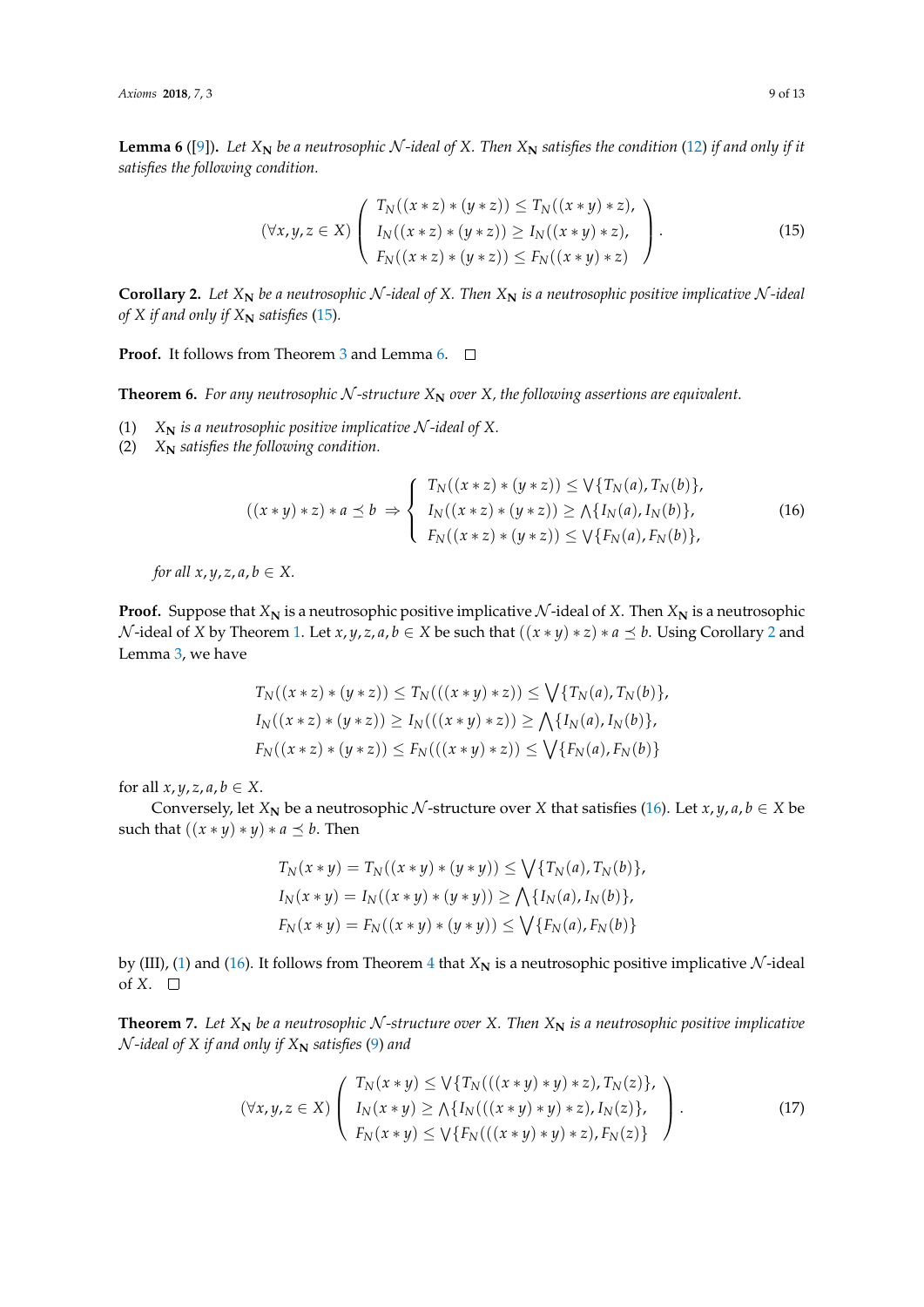**Proof.** Assume that  $X_N$  is a neutrosophic positive implicative  $N$ -ideal of  $X$ . Then  $X_N$  is a neutrosophic  $\mathcal N$ -ideal of  $X$  by Theorem [1,](#page-3-0) and so the condition [\(9\)](#page-2-3) is valid. Using [\(8\)](#page-2-4), (III), [\(1\)](#page-1-1), [\(2\)](#page-1-1) and [\(15\)](#page-8-0), we have

$$
T_N(x * y) \le \bigvee \{ T_N((x * y) * z), T_N(z) \}
$$
  
=  $\bigvee \{ T_N(((x * z) * y) * (y * y)), T_N(z) \}$   
 $\le \bigvee \{ T_N(((x * z) * y) * y), T_N(z) \}$   
=  $\bigvee \{ T_N(((x * y) * y) * z), T_N(z) \},$ 

$$
I_N(x * y) \ge \bigwedge \{I_N((x * y) * z), I_N(z)\}
$$
  
=  $\bigwedge \{I_N(((x * z) * y) * (y * y)), I_N(z)\}$   
 $\ge \bigwedge \{I_N(((x * z) * y) * y), I_N(z)\}$   
=  $\bigwedge \{I_N(((x * y) * y) * z), I_N(z)\},\$ 

and

$$
F_N(x * y) \le \bigvee \{ F_N((x * y) * z), F_N(z) \}
$$
  
=  $\bigvee \{ F_N(((x * z) * y) * (y * y)), F_N(z) \}$   
 $\le \bigvee \{ F_N(((x * z) * y) * y), F_N(z) \}$   
=  $\bigvee \{ F_N(((x * y) * y) * z), F_N(z) \}$ 

for all  $x, y, z \in X$ . Therefore [\(17\)](#page-8-4) is valid.

Conversely, if  $X_N$  is a neutrosophic  $N$ -structure over  $X$  satisfying two Conditions [\(9\)](#page-2-3) and [\(17\)](#page-8-4), then

$$
T_N(x) = T_N(x * 0) \le \bigvee \{ T_N(((x * 0) * 0) * z), T_N(z) \} = \bigvee \{ T_N(x * z), T_N(z) \},
$$
  
\n
$$
I_N(x) = I_N(x * 0) \ge \bigwedge \{ I_N(((x * 0) * 0) * z), I_N(z) \} = \bigwedge \{ I_N(x * z), I_N(z) \},
$$
  
\n
$$
F_N(x) = F_N(x * 0) \le \bigvee \{ F_N(((x * 0) * 0) * z), F_N(z) \} = \bigvee \{ F_N(x * z), F_N(z) \}
$$

for all  $x, z \in X$ . Hence  $X_N$  is a neutrosophic  $\mathcal N$ -ideal of  $X$ . Now, if we take  $z = 0$  in [\(17\)](#page-8-4) and use [\(1\)](#page-1-1), then

$$
T_N(x * y) \le \bigvee \{ T_N(((x * y) * y) * 0), T_N(0) \}
$$
  
=  $\bigvee \{ T_N((x * y) * y), T_N(0) \} = T_N((x * y) * y),$ 

$$
I_N(x * y) \ge \bigwedge \{I_N(((x * y) * y) * 0), I_N(0)\}
$$
  
=  $\bigwedge \{I_N((x * y) * y), I_N(0)\} = I_N((x * y) * y),$ 

and

$$
F_N(x * y) \le \bigvee \{ F_N(((x * y) * y) * 0), F_N(0) \}
$$
  
=  $\bigvee \{ F_N((x * y) * y), F_N(0) \} = F_N((x * y) * y)$ 

for all  $x, y \in X$ . It follows from Theorem [3](#page-5-2) that  $X_N$  is a neutrosophic positive implicative  $N$ -ideal of *X*.

Summarizing the above results, we have a characterization of a neutrosophic positive implicative  $N$ -ideal.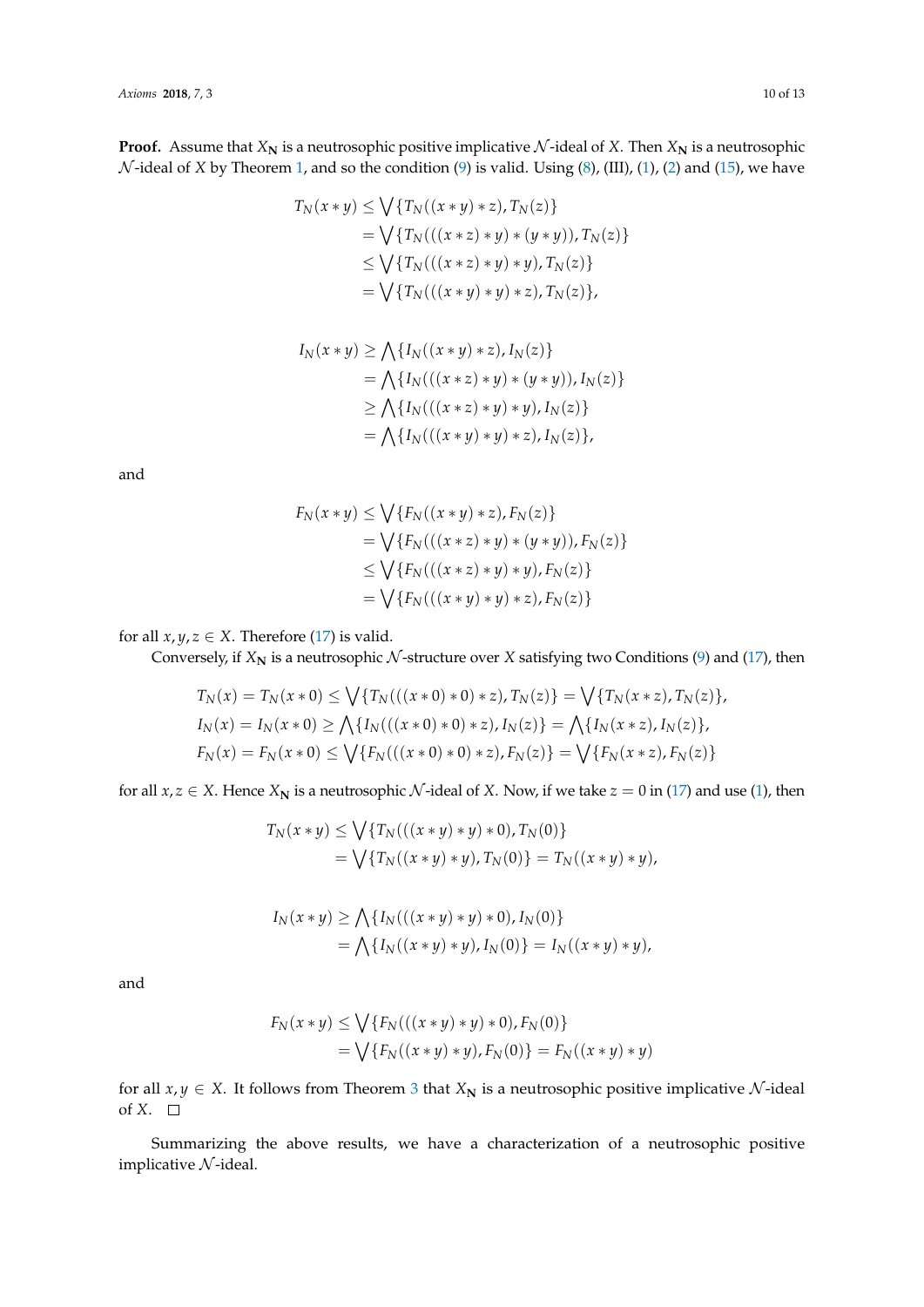**Theorem 8.** For a neutrosophic N-structure  $X_N$  over X, the following assertions are equivalent.

- (1)  $X_N$  *is a neutrosophic positive implicative*  $N$ -ideal of X.
- (2)  $X_N$  *is a neutrosophic*  $N$ -ideal of  $X$  satisfying the condition [\(12\)](#page-5-0).
- (3)  $X_N$  *is a neutrosophic*  $N$ -ideal of  $X$  satisfying the condition [\(15\)](#page-8-0).
- (4)  $X_N$  *satisfies two conditions* [\(9\)](#page-2-3) *and* [\(17\)](#page-8-4)*.*
- (5)  $X_N$  *satisfies the condition* [\(14\)](#page-6-2).
- (6)  $X_N$  *satisfies the condition* [\(3\)](#page-5-2).

For any fixed numbers  $\xi_T$ ,  $\xi_F \in [-1, 0)$ ,  $\xi_I \in (-1, 0]$  and a nonempty subset *G* of *X*, a neutrosophic  $\mathcal{N}$ -structure  $X_{\mathbf{N}}^G$  over  $X$  is defined to be the structure

$$
X_{\mathbf{N}}^{G} := \frac{X}{(T_{N'}^{G}, I_{N'}^{G}, F_{N}^{G})} = \left\{ \frac{x}{(T_{N}^{G}(x), I_{N}^{G}(x), F_{N}^{G}(x))} \mid x \in X \right\}
$$
(18)

where  $T_N^G$ ,  $I_N^G$  and  $F_N^G$  are  $\mathcal N$ -functions on  $X$  which are given as follows:

$$
T_N^G: X \to [-1,0], x \mapsto \begin{cases} \xi_T & \text{if } x \in G, \\ 0 & \text{otherwise,} \end{cases}
$$

$$
I_N^G: X \to [-1,0], x \mapsto \begin{cases} \xi_I & \text{if } x \in G, \\ -1 & \text{otherwise,} \end{cases}
$$

and

$$
F_N^G: X \to [-1,0], x \mapsto \begin{cases} \xi_F & \text{if } x \in G, \\ 0 & \text{otherwise.} \end{cases}
$$

**Theorem 9.** *Given a nonempty subset G of X, a neutrosophic*  $\cal N$ *-structure*  $X^G_{\bf N}$  *over X is a neutrosophic positive implicative* N *-ideal of X if and only if G is a positive implicative ideal of X.*

**Proof.** Assume that *G* is a positive implicative ideal of *X*. Since  $0 \in G$ , it follows that  $T_N^G(0) = \xi_T \le T_N^G(x)$ ,  $I_N^G(0) = \xi_I \ge I_N^G(x)$ , and  $F_N^G(0) = \xi_F \le F_N^G(x)$  for all  $x \in X$ . For any  $x, y, z \in X$ , we consider four cases:

Case 1.  $(x * y) * z ∈ G$  and  $y * z ∈ G$ , Case 2.  $(x * y) * z \in G$  and  $y * z \notin G$ , Case 3.  $(x * y) * z \notin G$  and  $y * z \in G$ , Case 4.  $(x * y) * z \notin G$  and  $y * z \notin G$ .

Case 1 implies that  $x * z \in G$ , and thus

$$
T_N^G(x * z) = T_N^G((x * y) * z) = T_N^G(y * z) = \xi_T,
$$
  
\n
$$
I_N^G(x * z) = I_N^G((x * y) * z) = I_N^G(y * z) = \xi_I,
$$
  
\n
$$
F_N^G(x * z) = F_N^G((x * y) * z) = F_N^G(y * z) = \xi_F.
$$

Hence

$$
T_N^G(x * z) \le \bigvee \{ T_N^G((x * y) * z), T_N^G(y * z) \},
$$
  
\n
$$
I_N^G(x * z) \ge \bigwedge \{ I_N^G((x * y) * z), I_N^G(y * z) \},
$$
  
\n
$$
F_N^G(x * z) \le \bigvee \{ F_N^G((x * y) * z), F_N^G(y * z) \}.
$$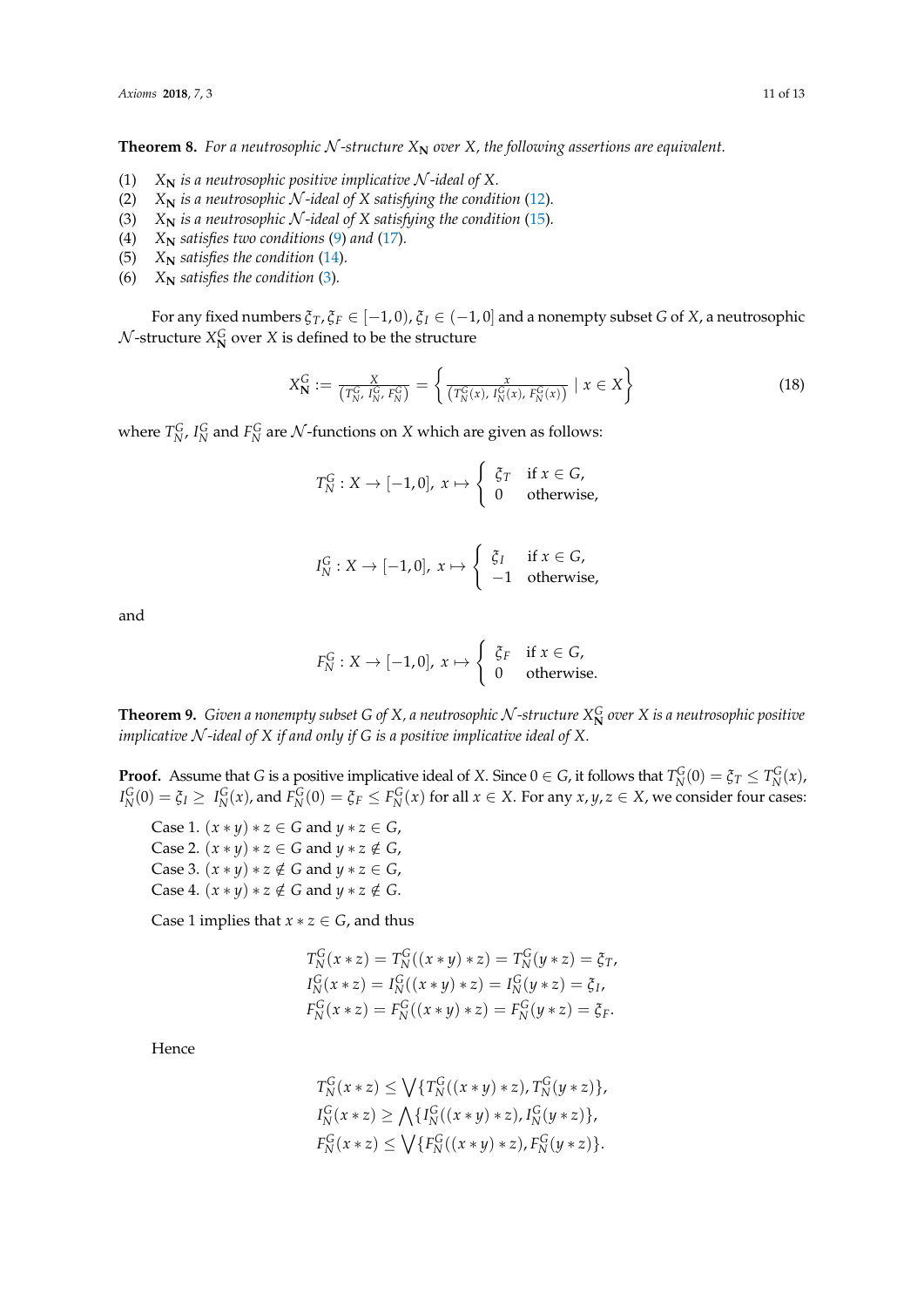If Case 2 is valid, then  $T_N^G(y * z) = 0$ ,  $I_N^G(y * z) = -1$  and  $F_N^G(y * z) = 0$ . Thus

$$
T_N^G(x * z) \le 0 = \sqrt{\{T_N^G((x * y) * z), T_N^G(y * z)\}},
$$
  
\n
$$
T_N^G(x * z) \ge -1 = \sqrt{\{T_N^G((x * y) * z), T_N^G(y * z)\}},
$$
  
\n
$$
T_N^G(x * z) \le 0 = \sqrt{\{F_N^G((x * y) * z), F_N^G(y * z)\}}.
$$

For the Case 3, it is similar to the Case 2.

For the Case 4, it is clear that

$$
T_N^G(x * z) \le \bigvee \{ T_N^G((x * y) * z), T_N^G(y * z) \},
$$
  
\n
$$
I_N^G(x * z) \ge \bigwedge \{ I_N^G((x * y) * z), I_N^G(y * z) \},
$$
  
\n
$$
F_N^G(x * z) \le \bigvee \{ F_N^G((x * y) * z), F_N^G(y * z) \}.
$$

Therefore  $X_{\mathbf{N}}^G$  is a neutrosophic positive implicative  $\mathcal{N}\text{-ideal}$  of  $X$ .

Conversely, suppose that  $X^G_N$  is a neutrosophic positive implicative  $\mathcal N$ -ideal of  $X$ . Then  $\left(T^G_N\right)^{\frac{\tilde{G}T}{2}}=G$ ,  $(I_N^G)^{\frac{G_I}{2}} = G$  and  $(I_N^G)^{\frac{G_F}{2}} = G$  are positive implicative ideals of *X* by Theorem [2.](#page-3-2)

We consider an extension property of a neutrosophic positive implicative  $\mathcal N$ -ideal based on the negative indeterminacy membership function.

<span id="page-11-0"></span>**Lemma 7** ([\[13\]](#page-12-9)). Let *A* and *B* be ideals of *X* such that  $A \subseteq B$ . If *A* is a positive implicative ideal of *X*, then so is *B*.

**Theorem 10.** *Let*

$$
X_{\mathbf{N}} := \frac{X}{(T_N, I_N, F_N)} = \left\{ \frac{x}{(T_N(x), I_N(x), F_N(x))} \mid x \in X \right\}
$$

*and*

$$
X_{\mathbf{M}} := \frac{X}{(T_M, I_M, F_M)} = \left\{ \frac{x}{(T_M(x), I_M(x), F_M(x))} \mid x \in X \right\}
$$

be neutrosophic N-ideals of X such that  $X_N(=\,,\leq,\,=)X_M$ , that is,  $T_N(x) = T_M(x)$ ,  $I_N(x) \leq I_M(x)$  and  $F_N(x) = F_M(x)$  *for all*  $x \in X$ *.* If  $X_N$  *is a neutrosophic positive implicative* N *-ideal of* X, then so is  $X_M$ .

**Proof.** Assume that  $X_N$  is a neutrosophic positive implicative  $N$ -ideal of  $X$ . Then  $T_N^{\alpha}$ ,  $I_N^{\beta}$  $\frac{\beta}{N}$  and  $F_N^{\gamma}$  are  $\alpha$  positive implicative ideals of *X* for all *α*, *β*,  $\gamma \in [-1,0]$  by Theorem [2.](#page-3-2) The condition  $X_{\mathbf{N}}(=,\leq,=)X_{\mathbf{M}}$ implies that  $T_N^{\xi_T} = T_M^{\xi_T}$ ,  $I_N^{\xi_I} \subseteq I_M^{\xi_I}$  and  $F_N^{\xi_F} = F_M^{\xi_F}$ . It follows from Lemma [7](#page-11-0) that  $T_M^{\alpha}$ ,  $I_M^{\beta}$  and  $F_M^{\gamma}$  are positive implicative ideals of X for all  $\alpha, \beta, \gamma \in [-1, 0]$ . Therefore  $X_M$  is a n implicative  $\mathcal N$ -ideal of *X* by Theorem [5.](#page-7-1)  $\Box$ 

#### **4. Conclusions**

The aim of this paper is to study neutrosophic  $N$ -structure of positive implicative ideal in *BCK*-algebras, and to provide a mathematical tool for dealing with several informations containing uncertainty, for example, decision making problem, medical diagnosis, graph theory, pattern recognition, etc. As a more general platform which extends the concepts of the classic set and fuzzy set, intuitionistic fuzzy set and interval valued intuitionistic fuzzy set, F. Smarandache have developed neutrosophic set (NS) in [\[1,](#page-12-0)[15\]](#page-12-11). In this manuscript, we have discussed the notion of a neutrosophic positive implicative N -ideal in *BCK*-algebras, and investigated several properties. We have considered relations between a neutrosophic  $N$ -ideal and a neutrosophic positive implicative  $N$ -ideal. We have provided conditions for a neutrosophic  $N$ -ideal to be a neutrosophic positive implicative  $N$ -ideal, and considered characterizations of a neutrosophic positive implicative  $N$ -ideal. We have established an extension property of a neutrosophic positive implicative  $N$ -ideal based on the negative indeterminacy membership function.